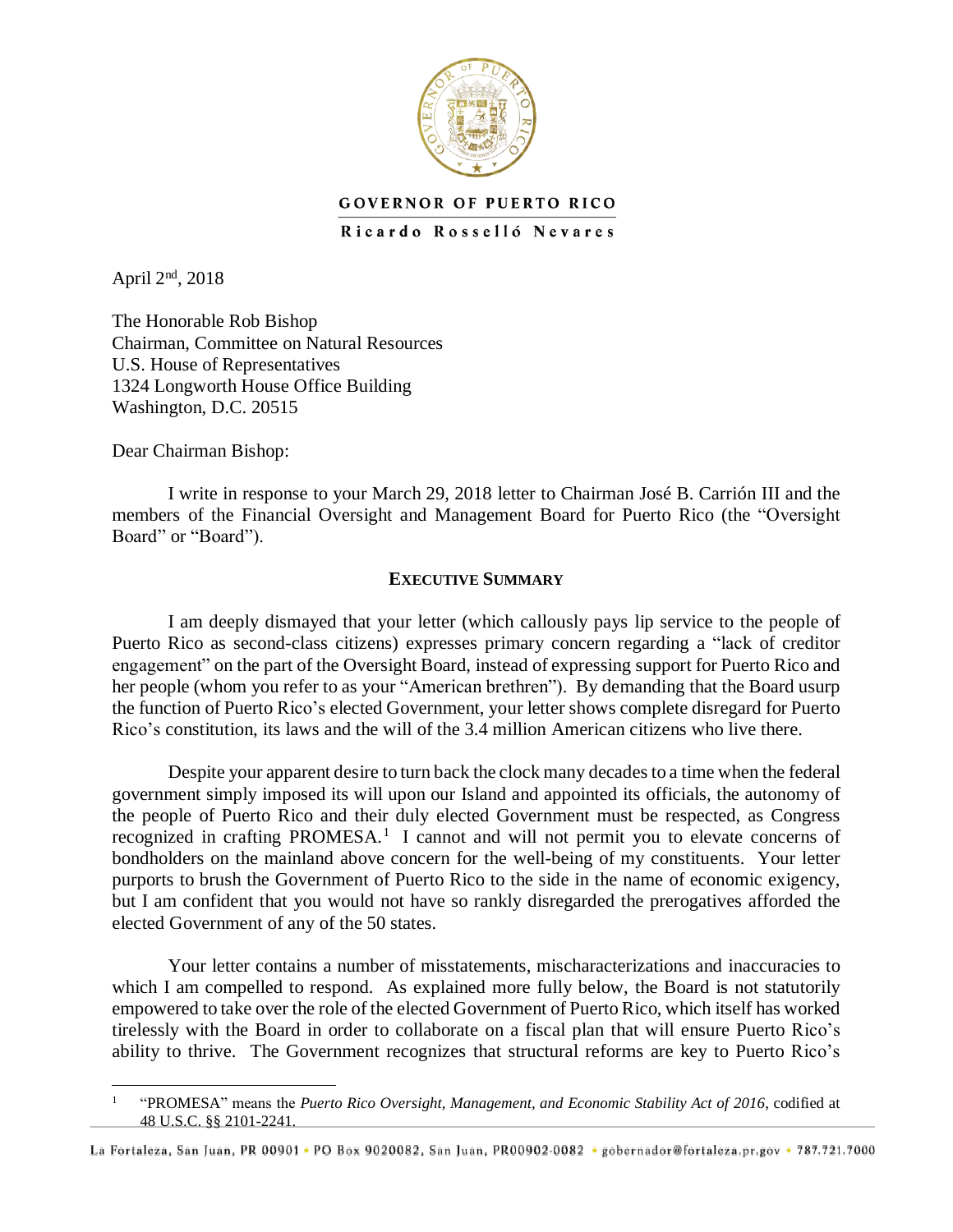future success; it does not need the Board to substitute its judgment for our own in that regard. Notwithstanding your complaint regarding the expense associated with Puerto Rico's ongoing Title III proceedings, it is our Government and our people that are bearing the burden of that cost. We are taking many steps to impose necessary restraint (in sharp contrast to the creditors whose interests you advocate). But our desire to manage costs does not warrant taking away the Government's own voice and own representation in its own restructuring process.

My administration has engaged both creditors and the Board in an attempt to achieve as many consensual resolutions as possible throughout this process and will continue to do so. But grandstanding and one-sided letter-writing campaigns have no place in ensuring the people of Puerto Rico's future successes.

Indeed, Mr. Chairman, the congressional record reveals that Congress intended the Board and the Government to "work together as partners for prosperity, not as petty rivals for power."<sup>2</sup> While PROMESA's framework is "fraught with the potential for mutual sabotage," these negative possibilities have motivated the parties to work together for positive change.<sup>3</sup> Your letter is truly disturbing in its reckless disregard for collaboration and cooperation in favor of an anti-democratic process akin to a dictatorial regime imposing its will by imperial fiat and decree.

The Committee on Natural Resources (the "Committee") now faces a fork in the road. Down one path, the Committee can support the PROMESA process, which as we note below, has resulted in significant progress, including approval and certification of fiscal plans and budgets for the Commonwealth and its instrumentalities. By choosing this path, the Committee will afford the Commonwealth an opportunity to achieve confirmation of a plan of adjustment. Upon the Oversight Board's certification of the revised fiscal plan, we believe that the Title III court should be petitioned to compel the Board to file a plan of adjustment with the goal of the Commonwealth emerging from Title III by year end. This would be a landmark achievement, allowing the Government to emerge from Title III with a blueprint for ending the fiscal, economic, and humanitarian crises that have plagued Puerto Rico.

Down the other path lies obstructionist behavior that would undermine the duly elected Government's authority and legitimacy. The Committee takes this reckless path at the cost of delaying Puerto Rico's emergence from its decade long fiscal and economic crisis. Sidelining the elected Government will result only in chaos and confusion, which bondholders will seek to capitalize on to further undermine the statutory foundation of the restructuring process. In fact, as noted below, bondholders are currently pursuing this strategy by challenging PROMESA's constitutional underpinnings. If their ploy is successful, it will jeopardize months of progress, crippling the Government and Oversight Board's ability to restructure Puerto Rico's debts. Although our steady progress remains unacknowledged by the Committee, the Oversight

<sup>2</sup> H.R. Rep. 114-602(I) at 111 (2016).

<sup>3</sup> *See* Opinion and Order Denying Urgent Motion of FOMB to Confirm Appointment of a Chief Transformation Officer, *In re The Fin. Oversight and Mgmt. Bd. for Puerto Rico*, Case No. 17 BK 3283-LTS (D. P.R. Nov. 16, 2017) [ECF No. 1820] at 20 (the "CTO Order").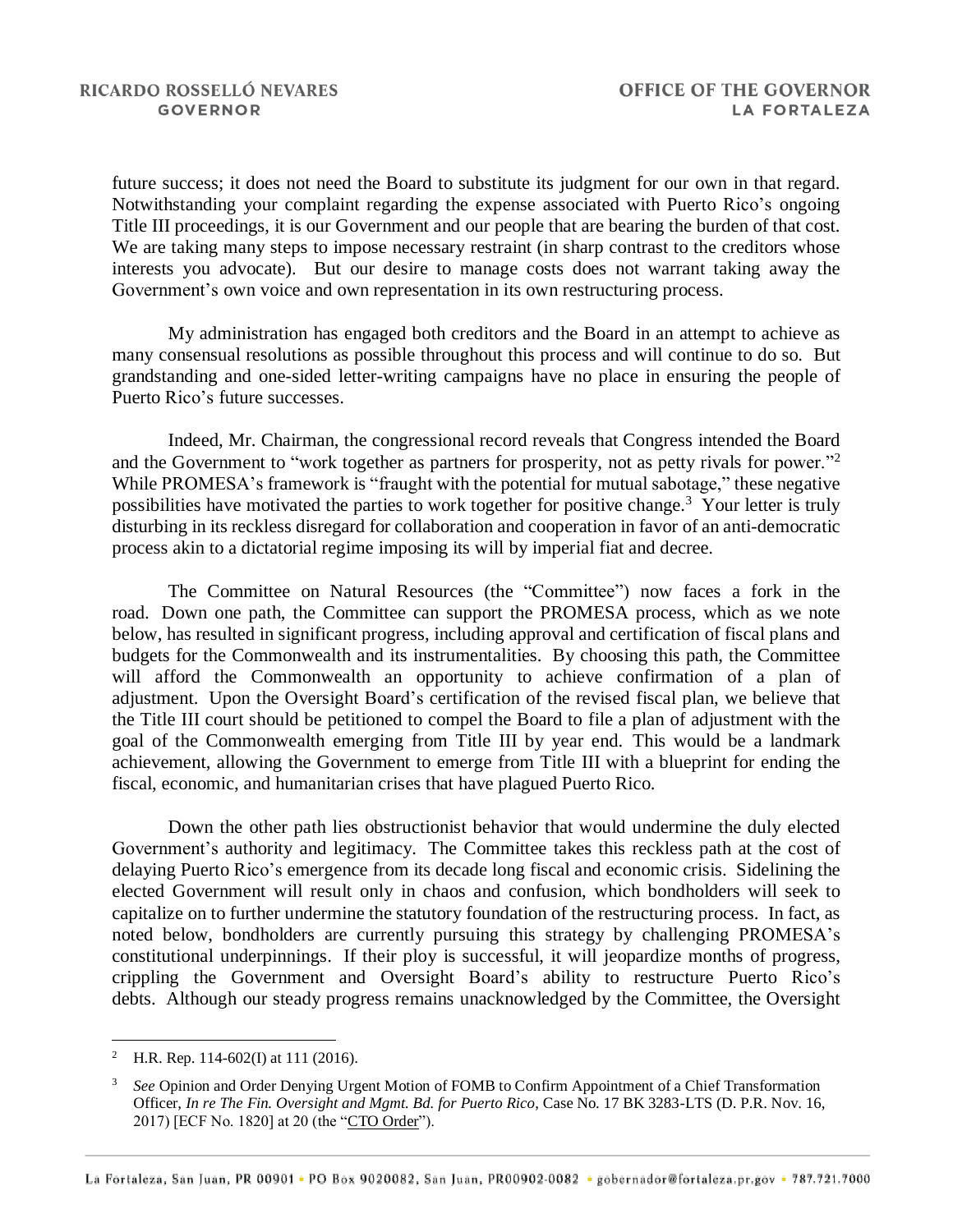Board should be well positioned to file a plan of adjustment on behalf of the Commonwealth in short order.

I can assure you that the people of Puerto Rico, and those citizens with close ties to the Island residing in the mainland United States (leaving behind their friends and family), are watching these events closely. If the Committee, led by you, Mr. Chairman, persists on this ruinous path, the people of Puerto Rico and their brothers and sisters on the mainland will know who to hold accountable.

\* \* \*

*The Oversight Board Cannot Bypass The Elected Government Of Puerto Rico.* Your letter argues that the Board has a statutory duty to "mandate reform," but you either fundamentally misunderstand or intentionally misstate the Board's role relative to that of Puerto Rico's elected Government. As the district court presiding over Puerto Rico's Title III cases has held, in a ruling which no party sought to appeal, "Congress did not grant the [Oversight Board] the power to supplant, bypass, or replace the Commonwealth's elected leaders and their appointees in the exercise of their managerial duties whenever the Oversight Board might deem such a change expedient."<sup>4</sup>

Instead, PROMESA reserves to the elected Government certain powers that are fundamental to the notions of sovereignty and self-rule.<sup>5</sup> Congress gave the Oversight Board limited powers to achieve its purpose of aiding Puerto Rico towards financial recovery. Nowhere does PROMESA grant the Oversight Board the power to mandate any reforms regardless of the view of the elected Government, much less the power to regulate Puerto Rico's private sector through measures like labor reform.

In enacting PROMESA, Congress did not create a control board—as it did for the District of Columbia—with plenary policymaking power. Congress expressly rejected such a model in favor of an Oversight Board with more circumscribed powers.<sup>6</sup> Indeed, the only section of PROMESA that contemplates Oversight Board involvement in specific policy decisions or Government operations is section 205, which allows the Oversight Board to make non-binding "recommendations" to the Government "on actions the territorial government may take to ensure compliance with the Fiscal Plan, or to otherwise promote the financial stability, economic growth,

<sup>4</sup> *See* CTO Order at 14.

<sup>5</sup> *See* PROMESA §§ 303 ("this title does not limit or impair the power of a covered territory to control, by legislation or otherwise, the territory or any territorial instrumentality thereof in the exercise of the political or governmental powers of the territory or territorial instrumentality, including expenditures for such exercise … ."), 305 (providing that the Title III court "may not . . . interfere with—(1) any of the political or governmental powers of the debtor … .").

<sup>&</sup>lt;sup>6</sup> H.R. Rep. 114-602(I), 2016 WL 3124840, at \*111 ("After intensive negotiations, the bill establishes a board that is robust but reasonable. Its powers are far less potent than the powers that Congress conferred upon the board that it established for the District of Columbia … .").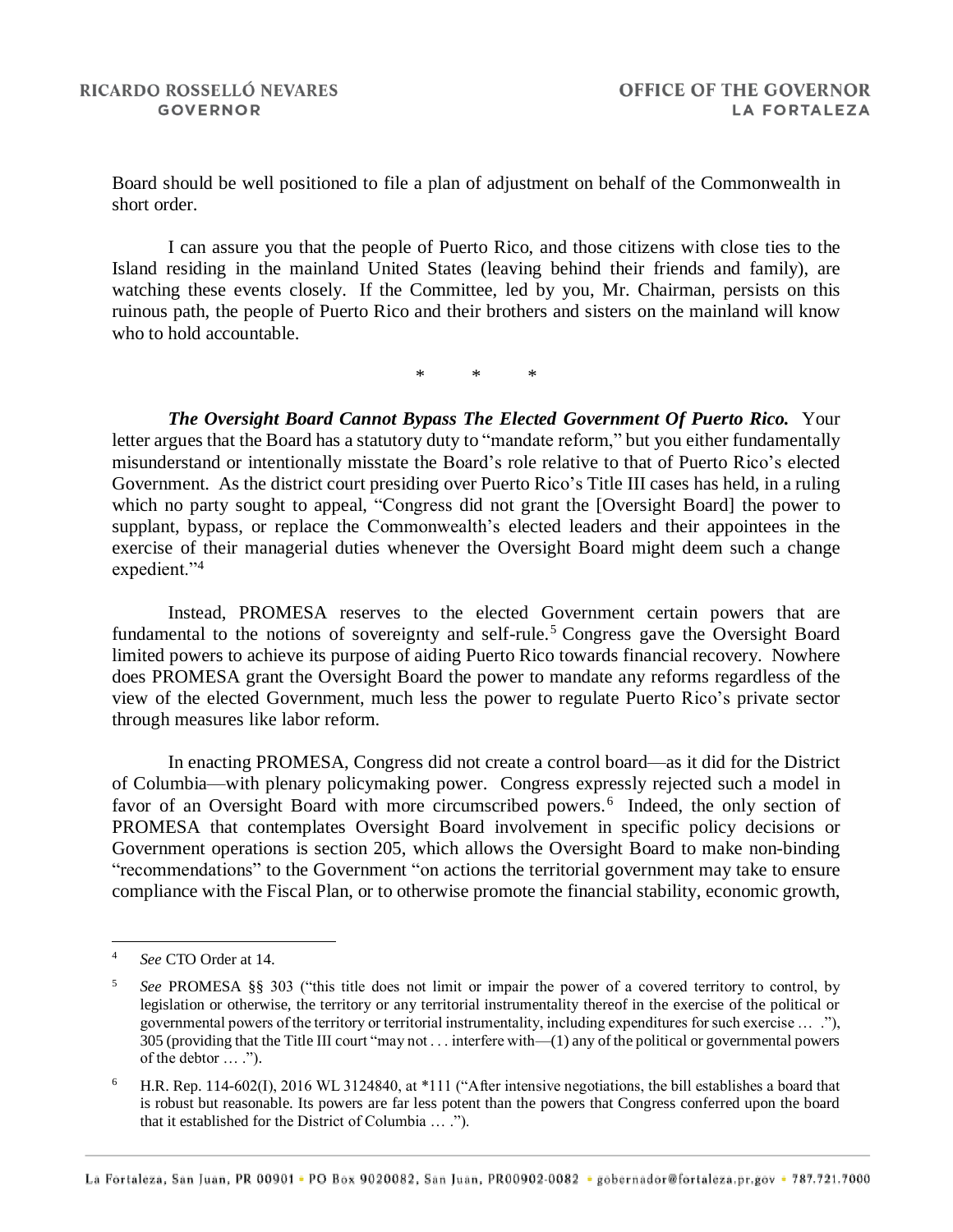management responsibility, and service delivery efficiency of" Puerto Rico.<sup>7</sup> A discussion draft of the bill that would become PROMESA empowered the Board to "impose its recommendations over the objection of the Puerto Rico government," but that "anti-democratic provision" was removed.<sup>8</sup> Instead, Congress granted the Governor of Puerto Rico "significant flexibility to adopt sound recommendations and to decline to adopt unsound recommendations."<sup>9</sup> The Oversight Board's sole remedy where the Government declines to adopt a recommendation is the requirement that the Government explain its decision to the U.S. President, Speaker of the House, and Majority Leader of the U.S. Senate.<sup>10</sup>

Your letter entirely ignores this carefully crafted statutory framework, admonishing that fiscal plans are not "advisory documents" or "mere suggestions." Quite so—but nor is a fiscal plan a means for the Oversight Board to wrest rightful authority from the elected government of Puerto Rico. Your letter nonetheless urges the Oversight Board to first certify a fiscal plan unilaterally and then impose that fiscal plan on the elected Government without any regard for the law or the facts. That is not what Congress intended.

*The Government And The Board Have Worked Together Iteratively To Make Significant Progress To Achieve Certification Of A Fiscal Plan.*Permit me to dispel your apparent perception that the Government's progress towards achieving a certified fiscal plan has not been sufficiently rapid. While you complain that no new fiscal plan has yet been certified, the Board and the Government have been hard at work in fulfilling their respective mandates under PROMESA to achieve a path forward for Puerto Rico's recovery. This process is necessarily an iterative one.

As you are aware, PROMESA requires that the Oversight Board approve a fiscal plan to serve as the blueprint for restructuring efforts and reforms necessary to achieve fiscal responsibility.<sup>11</sup> Fiscal plans must cover at least a five-year period and include (i) projections of anticipated future government revenues and (ii) a broad plan for future government expenditures in various areas.<sup>12</sup> As Judge Swain has expressly observed in presiding over the Commonwealth's Title III proceedings, the process for developing and certifying fiscal plans is an "interactive process," which looks "first to the territorial government, not the [Oversight Board], for origination and refinement."<sup>13</sup>

Following the unprecedented destruction brought by Hurricanes Irma and María in September 2017, my administration has worked tirelessly—together with the Board and our

- <sup>8</sup> H.R. Rep. 114-602(I) at 114 (2016).
- 9 *Id.*

- <sup>10</sup> PROMESA § 205(b)(3).
- <sup>11</sup> *Id.* §§ 101(d)(1), 201(c)(3), (e), 202(c)–(f).
- <sup>12</sup> *Id.* § 201(b)(1); 48 U.S.C. § 2141(b)(1).
- <sup>13</sup> CTO Order at 10.

<sup>&</sup>lt;sup>7</sup> PROMESA  $\S$  205(a).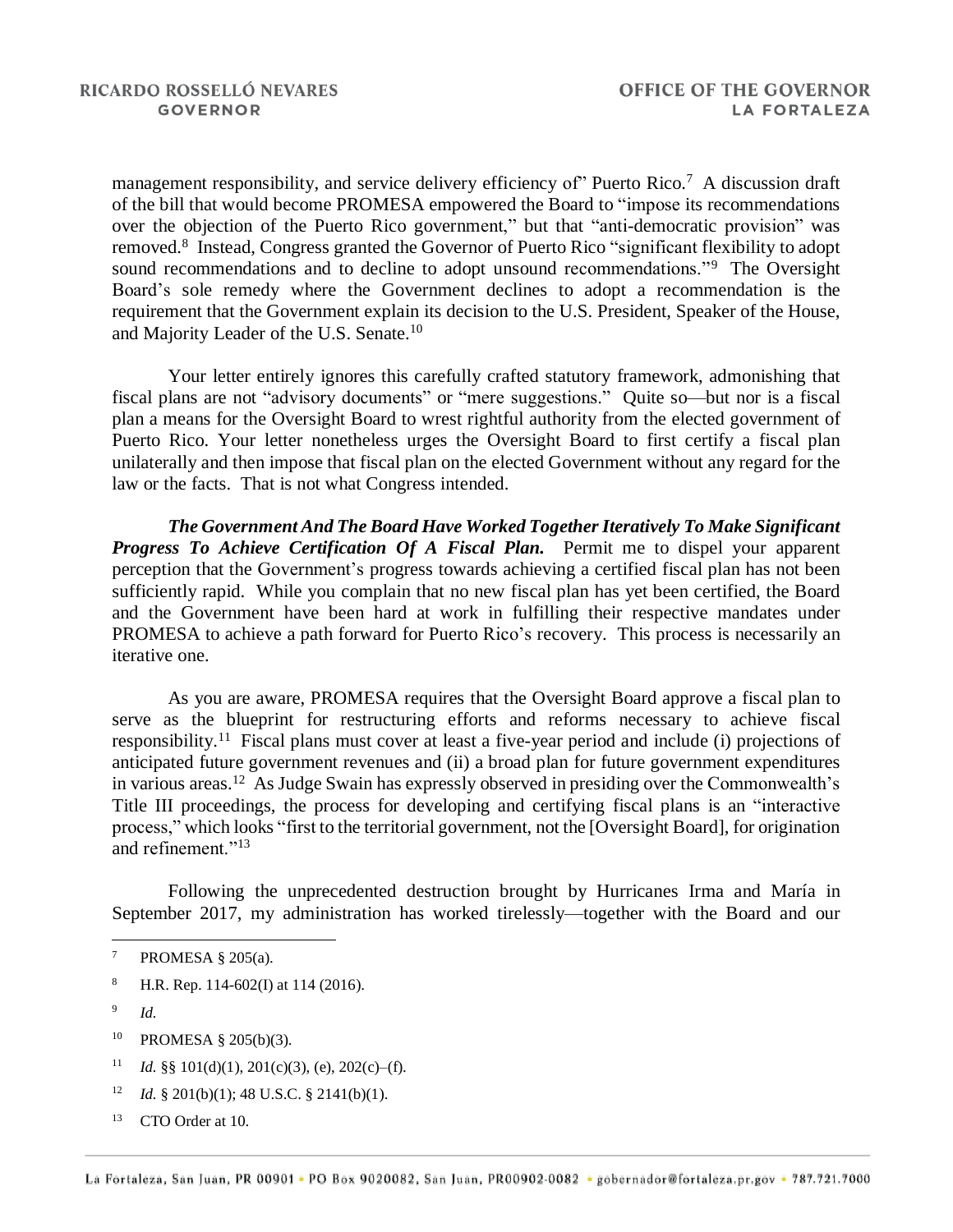respective advisors—to revise those fiscal plans to reflect our new reality. The Oversight Board and the Government have adopted an aggressive timeline to achieve revisions. Throughout that process, my administration has worked together with the Oversight Board to ensure that the Government meets deadlines and the process advances.

On February 28, 2017, 58 days after I took office, I submitted the Government's initial fiscal plan proposal to the Oversight Board. After receiving the Oversight Board's feedback on our proposed plan, the Government continued exchanging information with the Board and collaborating on the common goal of certifying a fiscal plan that provided for sustainable economic recovery and long-term solvency, while ensuring the well-being of the people of Puerto Rico. By March 13, 2017, these discussions resulted in a revised version of the fiscal plan that the Oversight Board certified as compliant with the requirements established under PROMESA as well as the additional principles articulated by the Board.

With the March 13, 2017 Fiscal Plan in place, the Oversight Board was able to commence Title III cases for the Commonwealth, COFINA, HTA, and ERS in May 2017. (PREPA's Title III case was filed in July 2017.) For the following five months, the Title III cases moved forward at a rapid pace until September 2017, when the hurricanes struck the Island. The aftermath of these storms left no corner of Puerto Rico untouched—full failure of the power grid; damage to the water system; ports and airports rendered unusable; roads washed away; and virtually all communications systems out of service. Supplies were limited and the ability to get even critical items to the Island was difficult due to the substantial infrastructure damage.

The reality of the conditions on the ground left no doubt that the March 13, 2017 Fiscal Plan would need to be changed significantly, with new assumptions and revisions to reflect Puerto Rico's future growth trajectory. The devastation highlighted the importance of infrastructure revitalization as a core component of a successful restructuring, in conjunction with other fiscal and structural reforms. Although the storms altered the dynamics of the restructuring process, both the Government and Oversight Board agreed that the Title III proceedings should not be unnecessarily delayed.

At its tenth public meeting held in San Juan on October 31, 2017, the Oversight Board passed a resolution requiring the Government to submit revisions to the March 13, 2017 Fiscal Plan by January 24, 2018 to adjust for Puerto Rico's post-hurricane economic reality. At the same time, the Board passed a resolution establishing nine guiding principles it would use to evaluate the fiscal plan revisions in addition to the 14 criteria under PROMESA section 201(b)(1). The Government has been mindful of these principles in developing the new fiscal plan. In addition to the Board's guiding principles, the new fiscal plan proposal is grounded in the Government's vision for the socioeconomic transformation of Puerto Rico based on the Government's own strategic goals and objectives.

On January 24, 2018, the Government submitted its proposed revisions to the March 13, 2017 Fiscal Plan (the "January 24, 2018 Proposed Plan"). On February 5, 2018, the Board sent the Government a notice of violation, stating that the January 24, 2018 Proposed Plan required certain revisions before the Board could certify it. After further discussions with the Government,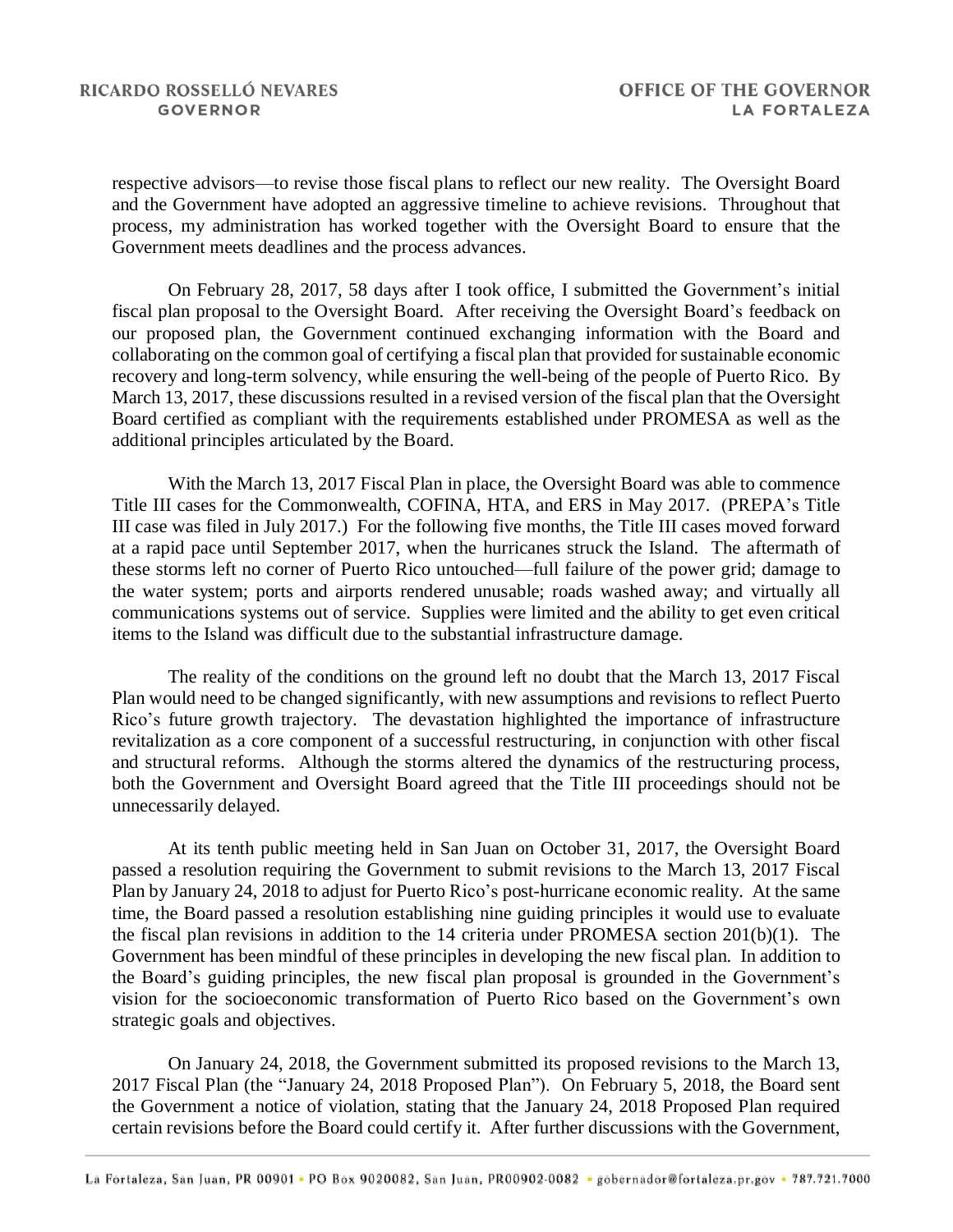the Board extended the submission deadline, and the Government timely submitted its revised Fiscal Plan for Puerto Rico, on March 23, 2018 (the "New Fiscal Plan"). On March 28, 2018, the Board sent the Government a letter identifying further areas where the Board believes the New Fiscal Plan should be revised and has requested the Government to submit a revised version of the New Fiscal Plan by April 5, 2017. The Government fully intends to comply with this deadline.

*The Elected Government Recognizes That Structural Reforms Are An Essential Element To The Fiscal Plan.* You assert that my administration's New Fiscal Plan circumvents the core purposes of PROMESA by implementing "intentional misinterpretations of the statute" that indicate a "lack of respect for the Congressional requirements of the Fiscal Plan." These assertions could not be further from reality. The Government's New Fiscal Plan includes myriad structural reforms designed to attract private capital investments and achieve strong, sustainable, economic growth. This package of new structural reforms represents Puerto Rico's most significant set of economic reforms in 50 years, and includes:

- **Tax Reform and Incentive Code** to address inequality and reduce the cost of doing business in Puerto Rico, while providing economic development incentives, exemption, subsidies, grants, and credits based on the return on investment to Puerto Rico. These reforms are also necessary after the adverse effect of the recent federal tax law changes on Puerto Rico.
- **Regulatory Reform** to reduce unnecessary regulatory burdens, consolidated public service and utility agencies, deregulate land freights, and deregulate occupational licensing, among other things.
- **Power Sector Reform** to restructure PREPA operations and services to clients and allow for greater competition in energy generation on the Island.
- **Welfare Reform** to implement a local EITC program to drive integration into the formal economy, protect vulnerable segments, and promote self-sustainability. Our Fiscal Plan requires people to start working to receive benefits if they are in their productive years and are able-bodied.
- **Implementation of New Government Model** as a blue print for the optimization of Government spending to provide services while improving quality of the services offered. The Government aims to achieve savings by reducing expenses and increasing revenues while avoiding new taxes and focusing on compliance initiatives. Savings will be achieved through the elimination of duplicative processes, digitization, scale efficiencies, and lean management practices, with the goal of reducing the number of agencies from 118 to approximately 35.
- **Establishing the Office of the Chief Financial Officer** to ensure fiscal responsibility, promote long-term economic sustainability, and enable optimal resource allocation in accordance with the revised fiscal plan and annual budget. This reform aims to give more transparency to public finances by creating a centralized office that will have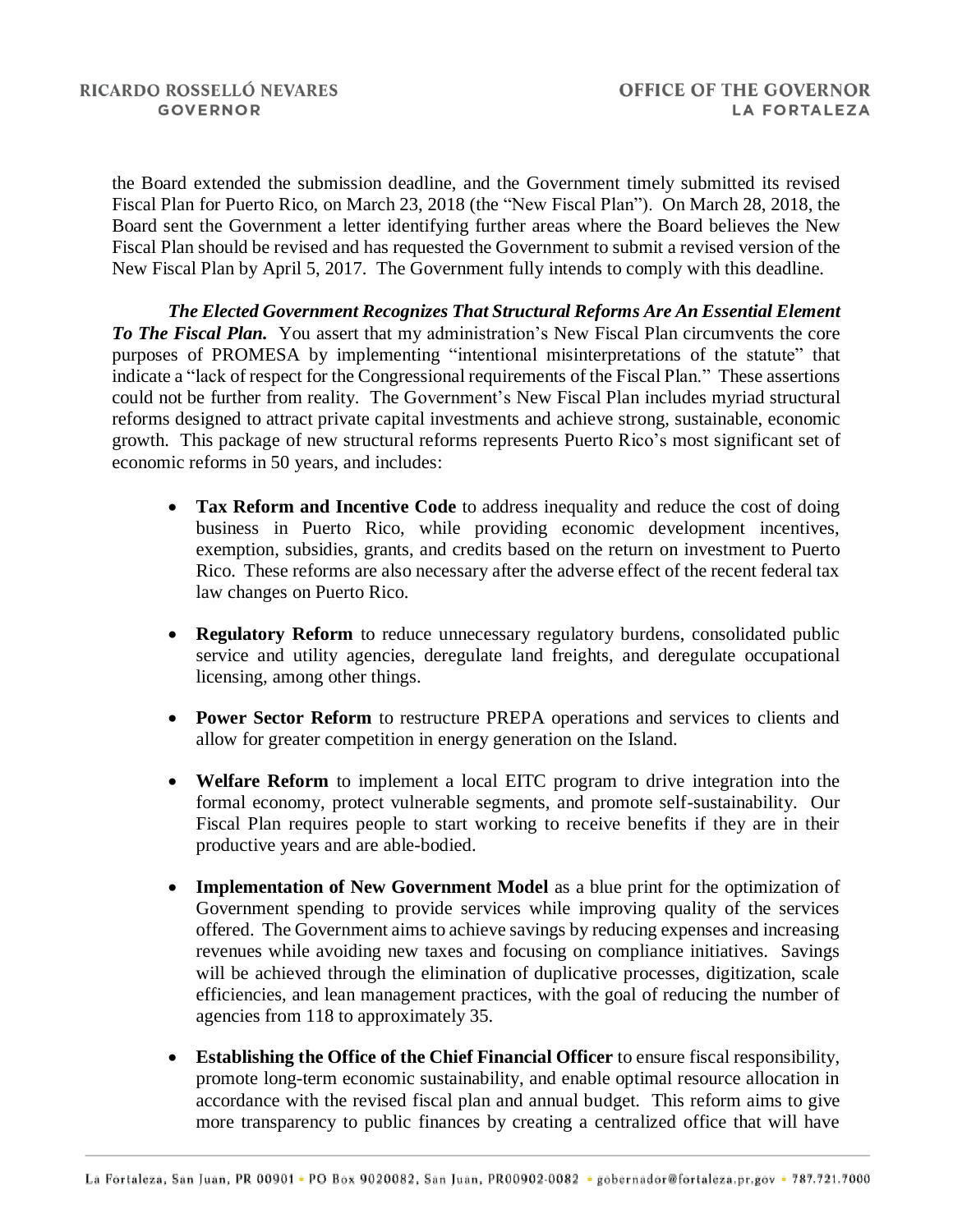$\overline{a}$ 

visibility and supervision over all fiscal matters, correcting the problem of "informational silos" that has harmed Puerto Rico in the past.

After implementing these measures, the New Fiscal Plan achieves a \$5.6 billion surplus over six years. The structural reforms in the New Fiscal Plan are forecasted to produce additional economic growth of 0.8% by fiscal year 2023, while also achieving \$1.45 billion in savings from government right-sizing measures over that time. These substantial improvements certainly cannot be characterized in good faith as purposefully circumventing the purposes of PROMESA. And all the cost-cutting measures necessary to achieve these savings are solely at the expense of the people of Puerto Rico, who will receive significantly less Government support.

The Government and the Oversight Board's efforts to adopt lasting structural reforms make Congress's inaction all the more glaring. The Congressional Task Force on Economic Growth in Puerto Rico (the "Task Force") established by PROMESA submitted a report to the House of Representatives and the Senate on December 20, 2016, recommending numerous steps for Congress to take "to help Puerto Rico's economy stabilize and grow."<sup>14</sup> These recommendations include health care, tax policy, and entitlement reforms that are urgently needed to address Puerto Rico's structural deficits and put Puerto Rico on equal footing with the mainland United States. Congress has taken no meaningful action on any of the Task Force's recommendations.<sup>15</sup> In the absence of Congressional leadership on these issues, the Government has taken the mantle to address structural deficits by, among other things, seeking to implement a local EITC program.<sup>16</sup>

In stark contrast to what the elected Government of Puerto Rico and the Board agree should be the key components of a viable Commonwealth Fiscal Plan, your letter suggests that a "good start" would be for the Board to determine what constitute "essential public services"—distinctly echoing what Puerto Rico's creditors have unsuccessfully argued in the Title III proceedings. However, PROMESA does not require that the Board define what public services are essential in order to certify a fiscal plan. The Oversight Board has authority to certify fiscal plans in its "sole

<sup>&</sup>lt;sup>14</sup> Congressional Task Force on Economic Growth in Puerto Rico, Report to the House and Senate, 114th Congress at 8 (Dec. 20, 2016) (cited herein as "Task Force Report at \_\_\_").

<sup>&</sup>lt;sup>15</sup> In fact, Congress has actively contradicted the Task Force's recommendations to Puerto Rico's detriment. In passing tax reform legislation last year, Congress ignored entirely the Task Force's plea that Puerto Rico not be "relegated to an afterthought in congressional deliberations over federal business tax reform legislation." Task Force Report at 36. The product of Congress's efforts will add unnecessarily to the economic headwinds facing Puerto Rico by placing the Island at a competitive disadvantage in the Caribbean and relative to the mainland United States.

<sup>&</sup>lt;sup>16</sup> The Task Force recommended that Congress explore ways to adopt the EITC to the unique circumstances prevented in Puerto Rico. *Id.* at 32.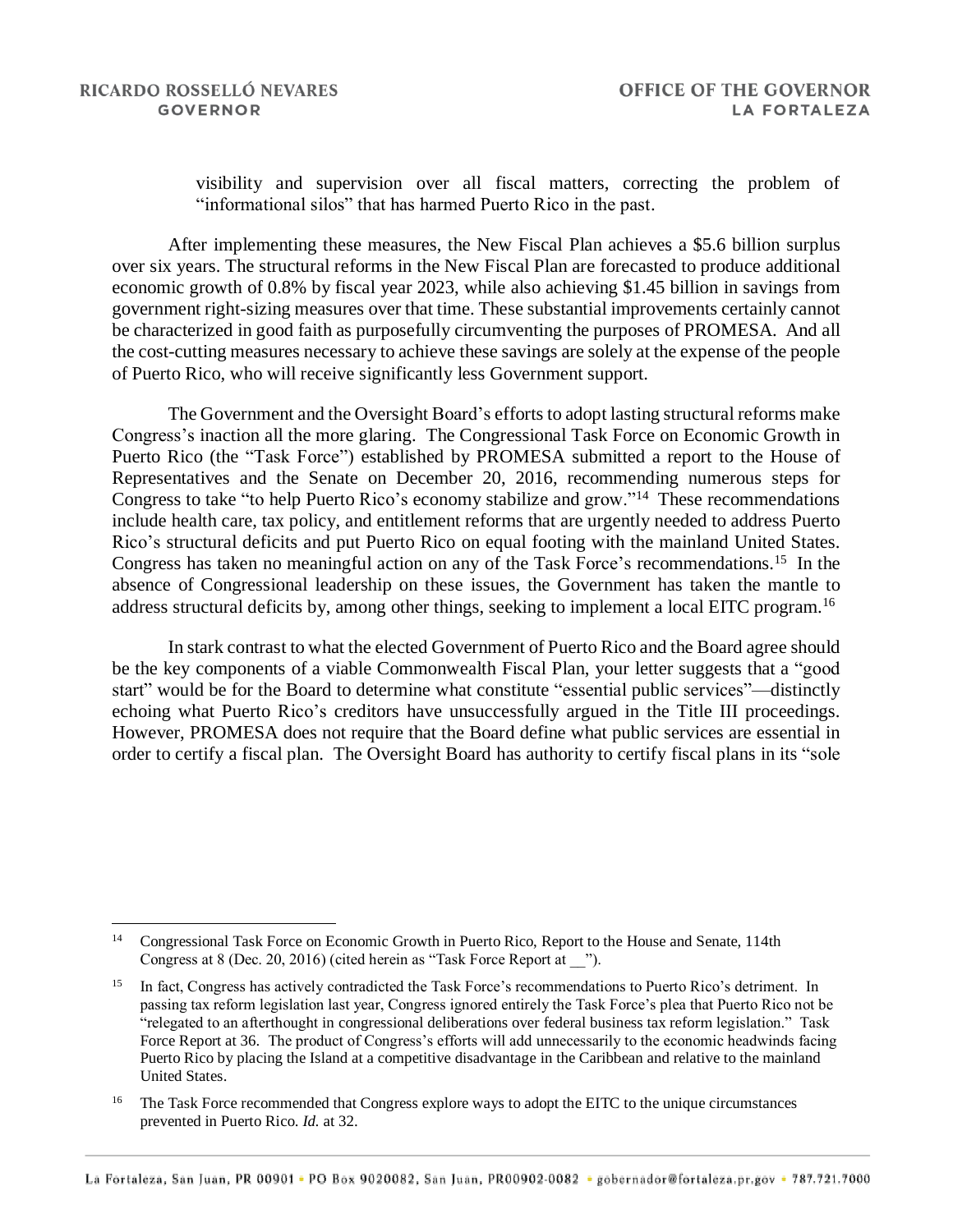discretion,"<sup>17</sup> and its certification decisions are not reviewable by any court.<sup>18</sup> On this point, the Title III court has consistently sided with the Oversight Board and the Government.<sup>19</sup>

*The Government Is Entitled To Full Representation And Participation In The Title III Proceedings.* Your letter further purports to profess concern for the fees incurred in connection with the restructuring cases and related litigation, which you attribute to "triple representation." Under PROMESA, the Oversight Board is the debtor's representative for purposes of the restructuring cases.<sup>20</sup> But the duly elected Government, as the representative of the people of Puerto Rico, is entitled to participate fully in those cases. Congress expressly recognized as much when it authorized the elected Government to retain its own professionals in connection therewith. $21$ 

The Title III court has held that the elected Government has standing to appear and be heard on all matters in the restructuring cases. <sup>22</sup> Far from being duplicative, the elected Government has an essential role to play. While the Government has never sought to represent any of the Title III debtors in litigation (except when specifically requested by the Board), many creditors have elected to sue non-debtor defendants that the Board has no statutory authority to represent. Some of these defendants include non-debtor Government entities, including the Puerto Rico Fiscal Agency and Financial Advisory Authority ("AAFAF"), and Government Officials, including myself, the AAFAF Director, the Treasury Secretary, and the Office of Management and Budget Director. While counsel for the non-debtor defendants have always worked cooperatively with the Board's counsel to avoid duplication of effort, including by joining Board briefs, the Government cannot and will not forfeit its responsibility for the defense of non-debtor agencies and officials.

The Government is fully aware of the high cost of the Title III cases. As required under PROMESA, the Government must cover the entire cost of the Title III proceedings, including the

<sup>22</sup> *See* CTO Opinion at 16 ("Nor, contrary to the Oversight Board's argument that the government lacks standing even to object to the FOMB's Motion, does section 108 prevent the Governor from participating in the instant motion practice and seeking court determinations regarding the FOMB's authority under PROMESA.").

 $\overline{a}$  $17$  PROMESA § 201(b)(1).

 $18$  *Id.* § 106(e).

<sup>19</sup> *See, e.g.,* Opinion and Order Granting Motion to Dismiss Plaintiffs' Complaint Pursuant to Fed. R. Civ. P. 12(b)(1) and (b)(6), *In re The Fin. Oversight and Mgmt. Bd. for Puerto Rico (Assured Guar. Corp. v. Commonwealth of Puerto Rico)*, Adv. Pro. Nos. 17-155-LTS, 17-156-LTS (D. P.R. Jan. 30, 2018) [ECF No. 125]; Opinion and Order Granting Motion to Dismiss Plaintiffs' Complaint Pursuant to Fed. R. Civ. P. 12(b)(1) and (b)(6), *In re The Fin. Oversight and Mgmt. Bd. for Puerto Rico (Ambac Assur. Corp. v. Commonwealth of Puerto Rico)*, Adv. Pro. No. 17-159-LTS (D. P.R. Feb. 27, 2018) [ECF No. 156].

<sup>20</sup> PROMESA § 315(b).

<sup>&</sup>lt;sup>21</sup> *Id.* § 316(a) (providing that the Title III court may award professional fees to representatives of the debtor, Oversight Board, and any official committees appointed by the Title III court).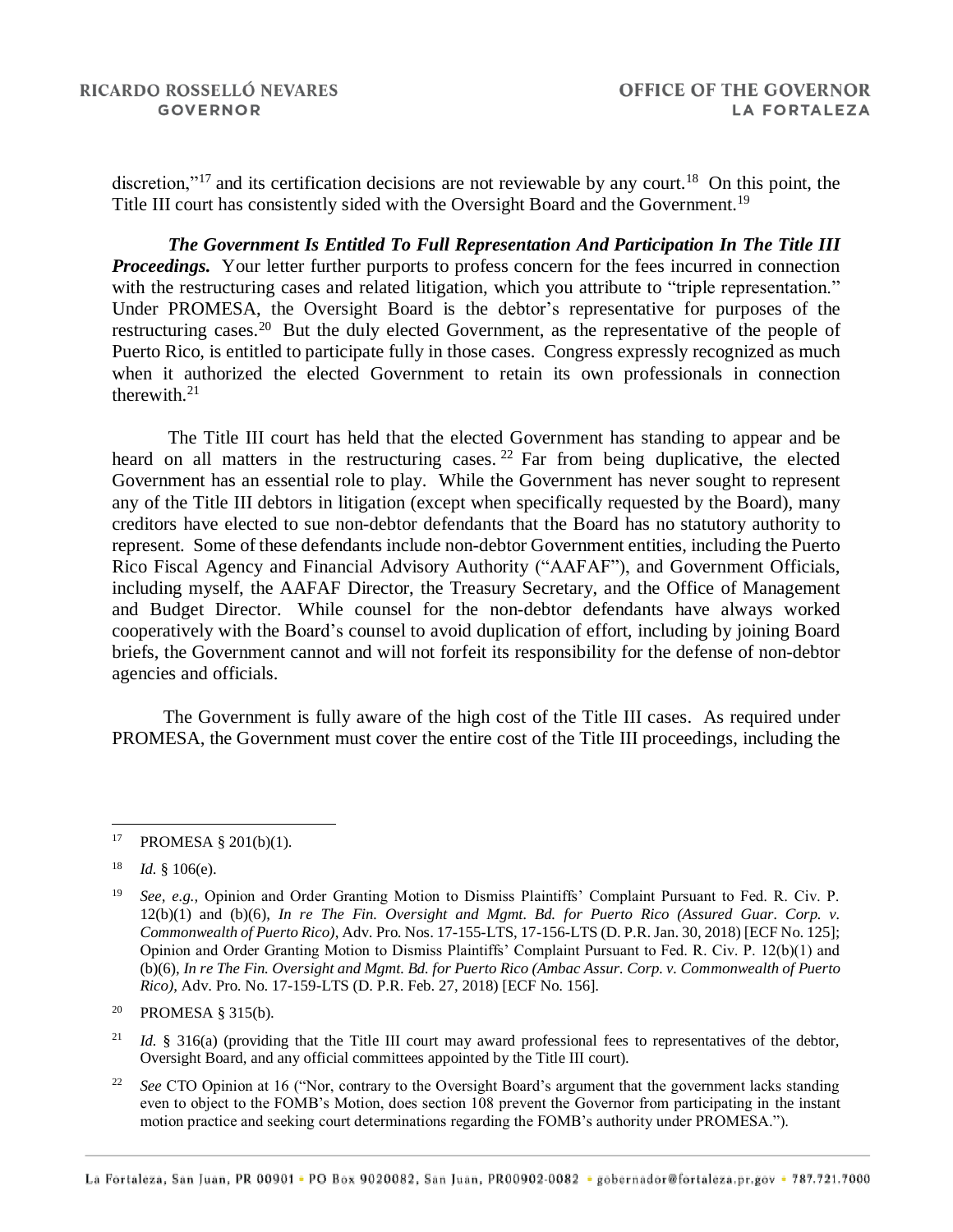professional fees and expenses of the Oversight Board,<sup>23</sup> its appointed agents, the Government, all official committees, and each of their respective professionals.<sup>24</sup> Critically, because the Title III cases are paid for with the tax dollars of Puerto Rico residents, the financial burden of the Title III cases is borne solely by the people of Puerto Rico. As their representatives, we have the utmost incentive and desire to minimize the costs related to these proceedings.

In contrast to several creditor groups, who have driven up professional costs by choosing to pursue meritless legal challenges to the very existence of the Oversight Board itself, the elected Government of Puerto Rico has worked tirelessly to reduce the cost of litigation associated with the Title III proceedings. For example, while not a Title III debtor, AAFAF has voluntarily submitted its counsels' fees to the fee examiner, including fees for non-Title III matters. The Government has worked closely with the court-appointed fee examiner to ensure that fees are appropriate, meeting with the fee examiner to voice the Government's concerns and request reductions in various professionals' fees. The fee examiner applauded these efforts in his report,<sup>25</sup> noting that AAFAF has "actively encouraged . . . dialogue" between the elected Government's officials and the fee examiner that "allows AAFAF to incorporate some of the bankruptcy fee metrics into its internal controls process."<sup>26</sup> These efforts have yielded reductions in fees paid to professionals not only for the elected Government, but also for the Official Committee of Unsecured Creditors (the "Creditors' Committee") and the Official Committee of Retired Employees of the Commonwealth of Puerto Rico (the "Retirees' Committee").

Importantly, it is the elected Government that must implement the plan of adjustment approved by the court. The Government's involvement is therefore critical to ensuring that the proposed plan is feasible.<sup>27</sup> As the Title III court explained, while the Oversight Board is the only entity that can propose a plan of adjustment, a feasible plan of adjustment must "be premised on a functioning and credible government structure that will execute the plan of adjustment long after the [Oversight Board] is dissolved."<sup>28</sup> In addition, to confirm a plan of adjustment the Oversight Board must obtain "any legislative, regulatory, or electoral approval necessary under applicable law."<sup>29</sup> The Oversight Board cannot force the Government to legislate, regulate, or seek electoral approval from the people of Puerto Rico. Thus, the Oversight Board must collaborate with the elected Government to confirm a plan of adjustment.

- <sup>27</sup> PROMESA § 314(b)(6) (the plan of adjustment must be "feasible").
- <sup>28</sup> CTO Order at 18.

 $\overline{a}$ 

<sup>29</sup> PROMESA § 315(b)(5).

<sup>23</sup> *See* PROMESA § 107(b) ("The Oversight Board shall use its powers with respect to the Territory Budget of the covered territory to ensure that sufficient funds are available to cover all expenses of the Oversight Board.");

<sup>&</sup>lt;sup>24</sup> *See id.* § 316(a) ("the court may award to a professional person employed by the debtor (in the debtor's sole discretion, the Oversight Board (in the Oversight Board's sole discretion), a committee . . . , or a trustee appointed by the court" reasonable compensation).

<sup>25</sup> *See* Fee Examiner's Initial Report, *In re the Fin. Oversight and Mgmt. Board of Puerto Rico*, No. 17 BK 3283- LTS (D.P.R. Mar. 1, 2018) [Dkt. 2645) (the "Fee Examiner's Report").

<sup>26</sup> Fee Examiner's Report at 20.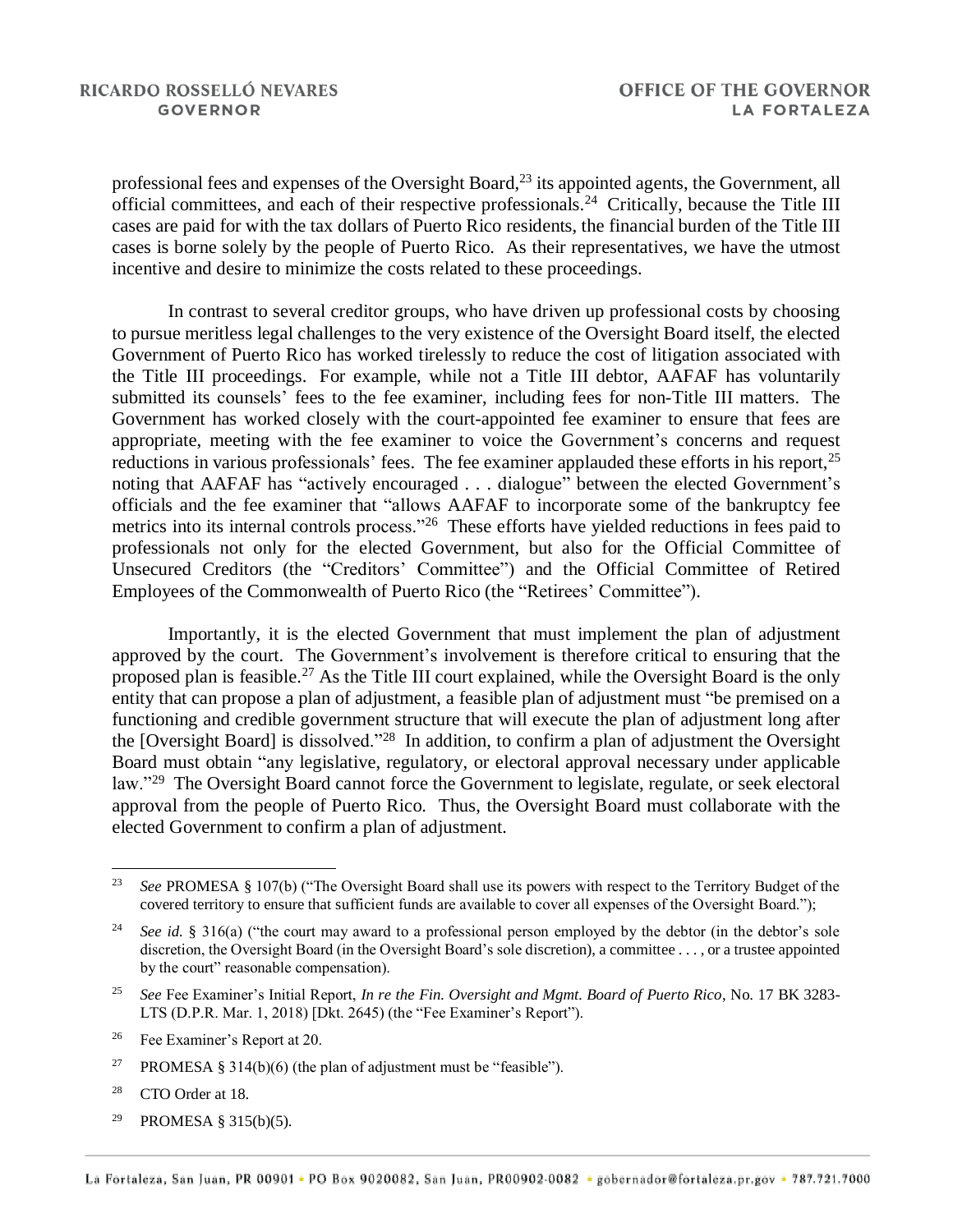Notably, your letter cites no example where the Government has overstepped its role with respect to the fiscal plan process. And no court has reached any conclusion to that effect. In contrast, the Oversight Board has on multiple occasions attempted to usurp the elected Government's sovereign powers, leading to unnecessary and costly litigation. During the last year, the Board has engaged in a number of efforts that can only be interpreted as seeking to undermine the Government of Puerto Rico. Some of the most egregious examples are the following:

- **Attempt to Seize Control of the Puerto Rico Electric Power Authority (PREPA):**  In October 2017, the Board sought to install its hand-picked appointee to seize control of PREPA. The district court presiding over the Title III cases resoundingly rebuffed this effort, holding that the Board cannot "supplant, bypass, or replace the Commonwealth's elected leaders and their appointees in the exercise of their managerial duties whenever the Oversight Board might deem such a change expedient."30
- **Using Puerto Rico Taxpayer Dollars to Lobby for Control of Disaster Aid:** More recently, the Board conducted meetings with the Federal executive and legislative branch officials at various times concerning Puerto Rico's disaster relief funding without my administration's knowledge. Additionally, the Board has employed lobbyists—paid from Puerto Rico taxpayer funds—to advocate for legislation that would restrict Puerto Rico's access to federal funding and augment the Board's powers at the expense of the elected Government, effectively overruling the District Court's decision in the PREPA Title III case that rejected the Board's attempt to seize control of PREPA.

These actions are deeply troubling to us and should be troubling to the U.S. Congress because they go well beyond the boundaries of power and authority between the Board and the Government that Congress enshrined in PROMESA.<sup>31</sup> Any independent, objective inquiry will prove that the Government of Puerto Rico has sought to collaborate with the Board cooperatively and in good faith throughout its existence and has in no way sought to undermine or sabotage the Board's proper exercise of its powers and authority under PROMESA.

As further evidence of our commitment to dialogue and collaboration with the Oversight Board and the PROMESA process, I extended an invitation to Board members to meet with me at Fortaleza in late January to discuss our views and differences with respect to the fiscal plan in the hope of reaching consensus on all issues. Following the January meeting, I attended two successive meetings held in New York with Board members to further narrow our differences on fiscal plan issues.

<sup>30</sup> CTO Order at 14.

<sup>31</sup> *See, e.g.,* PROMESA § 303 (reserving to the Commonwealth its political and governmental powers).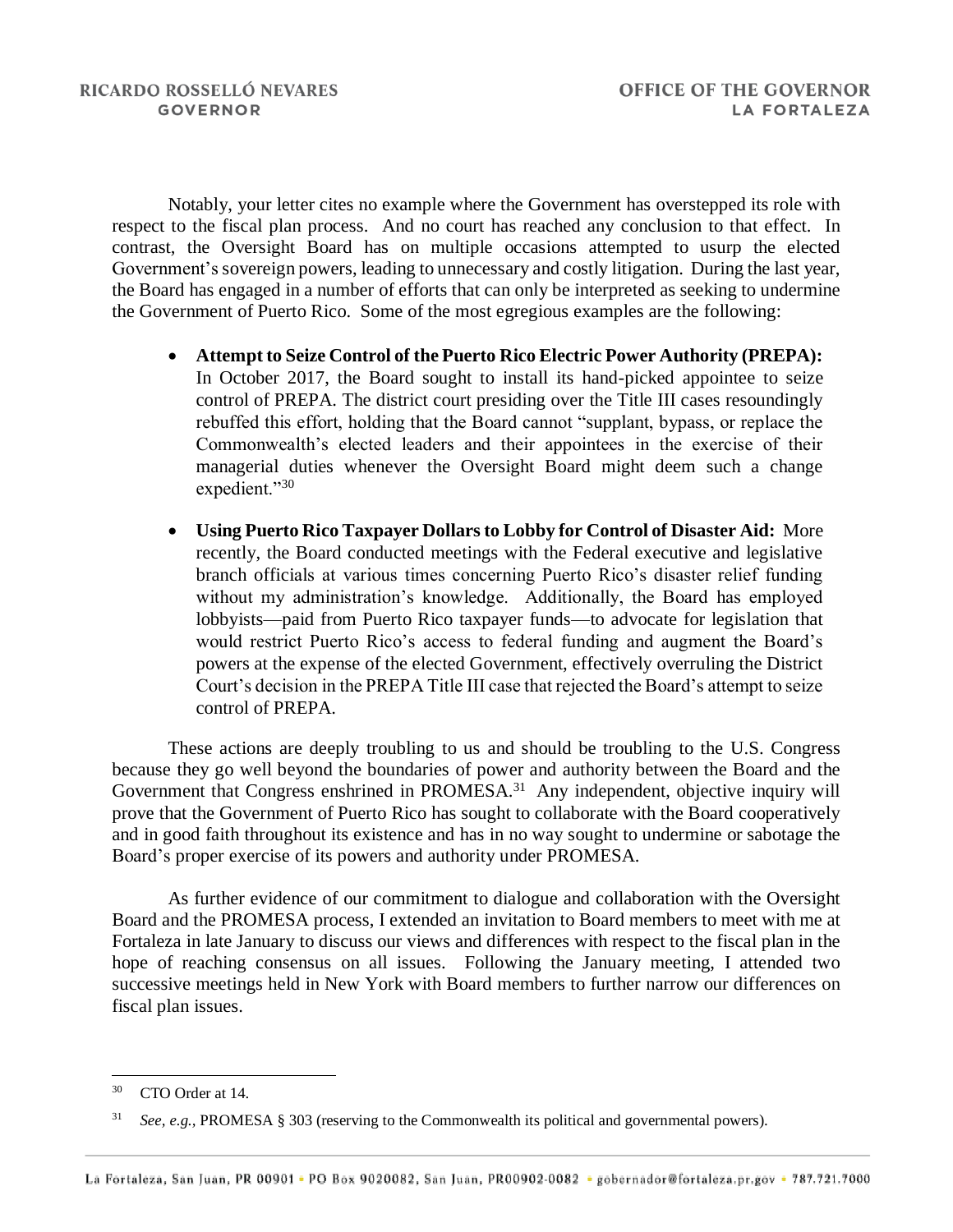The Government of Puerto Rico is committed to the goals of PROMESA to achieve fiscal sustainability, responsibly restructure our debts, restore access to capital markets and to return the Island to economic growth. However, the Government of Puerto Rico cannot permit its authority to lead its people to be usurped by the Board and its members. We will not allow you or the Board to dictate public policy; that is the exclusive role of the elected Government.

*Creditor Engagement Has Been Substantial Throughout Puerto Rico's Restructuring* **Process.** Your letter takes issue with the Oversight Board's perceived "inability and unwillingness" to reach consensual restructuring agreements" with creditors. But both the Oversight Board and the Government have been engaged in an ongoing process with all major creditor constituencies, including the Creditors' Committee, Retirees' Committee, and various ad hoc groups.

In addition to our frequent dialogue with the Board, we have engaged in informational meetings with various creditor groups concerning financial information and the publicly disclosed fiscal plans. Through discovery in the Title III cases and related litigation, the Government has made hundreds of thousands of documents available. In addition, the Government has voluntarily provided creditors' financial advisors with access to information through an electronic database. The Government has made the following reports available:

- **Cash Flow Report:** Shows actual inflow and outflows from the Puerto Rico Treasury's single account.
- **Cash v. Liquidity Plan, Vendor and Payroll:** Compares payroll and vendor outlays to the liquidity plan on an agency-by-agency basis.
- **Actual to Budget Component Unit Report:** Shows variance for operating receipts and disbursements for several component units of the Government, and, where applicable, indicates how Hurricanes Irma and María impacted the analysis.
- **Treasury Single Account Outlays v. Budget:** Compares collections and outflows to budget broken out by source of revenue and component unit for budgetary appropriations.
- **Disaster Related Reporting:** Details amounts paid to municipalities and various agencies in connection with disaster relief efforts and reflects budget reallocation for such efforts.

Despite the voluminous information the Oversight Board and the Government have provided, creditors still claim that they do not have sufficient information to meaningfully engage on consensual restructuring agreements. However, these assertions are completely unfounded and disingenuous.

Contrary to your claims, we have also sought consensual resolutions with creditors whenever possible. As your letter acknowledges, my administration negotiated in good faith with PREPA's creditors and submitted PREPA's Amended and Restated Restructuring Support Agreement ("PREPA RSA") to the Oversight Board for certification on April 6, 2017. After the Oversight Board denied our request for certification of the PREPA RSA in late June 2017,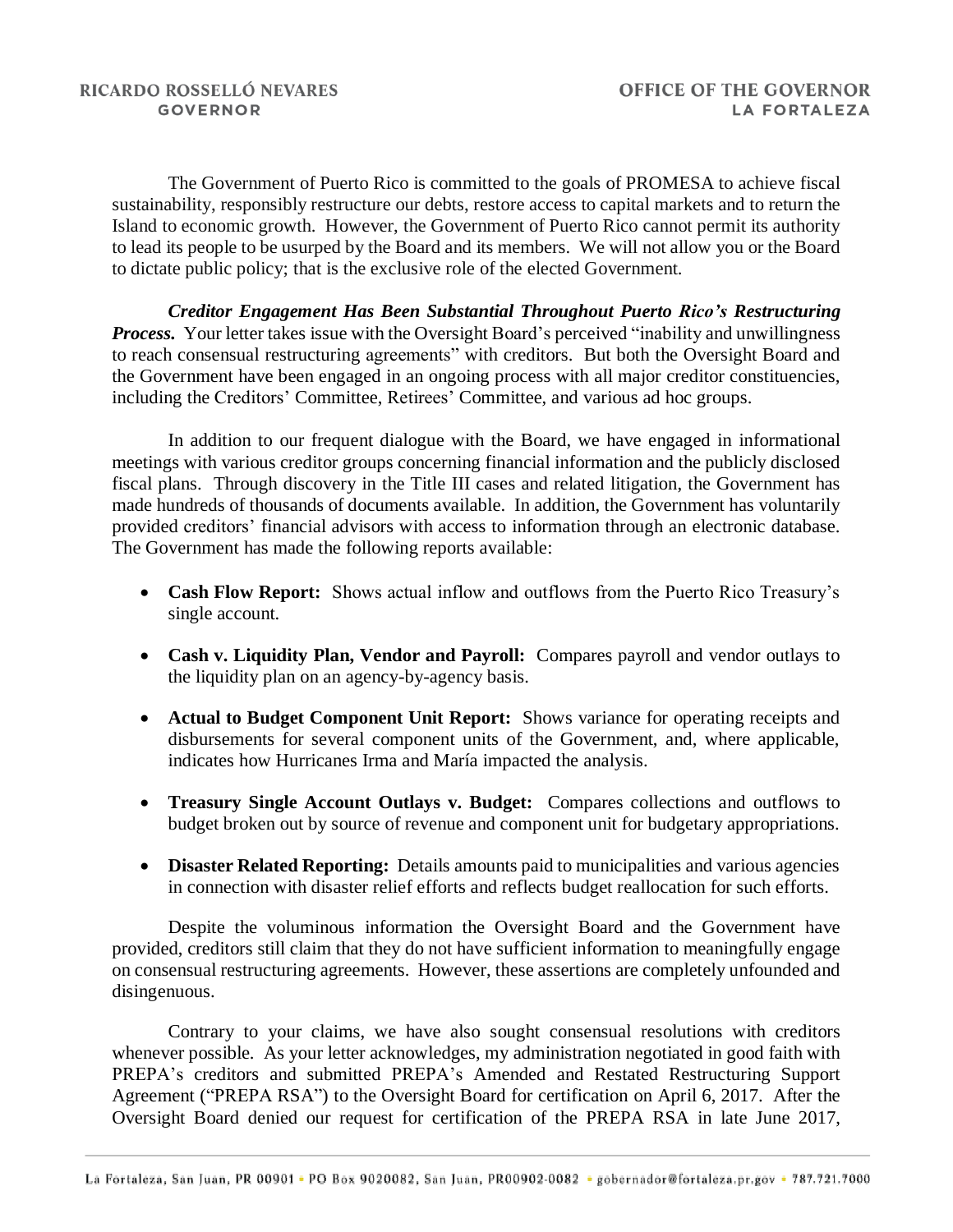PREPA's Title III case was filed. Subsequent to the Title III filing, PREPA's operations were devastated by the September storms resulting in a need to reevaluate the operational, financial and demographic assumptions underlying any PREPA restructuring. While the lack of certainty around the assumptions has made the process extremely challenging, my administration has still engaged with creditors to establish regular informational calls and share substantial information on the progress of restoration and recovery efforts, financial performance and progress on operational initiatives.

In addition, the Government is currently in the process of implementing a consensual restructuring with GDB creditors. On May 15, 2017, after months of extensive and good faith negotiations, GDB, AAFAF and a majority of GDB's financial creditors entered into a Restructuring Support Agreement (the "GDB RSA"). The GDB RSA contemplates an organized and comprehensive restructuring of GDB pursuant to the collective creditor action provisions of Title VI of PROMESA. The parties to the GDB RSA reflect the diversity of GDB's financial creditors. More than 375 unique parties have signed the GDB RSA, the vast majority of which constitute on-island creditors. Indeed, more than 300 on-island bondholders and an additional 50 on-island credit unions have entered into the GDB RSA. The GDB RSA is also supported by the Ad Hoc Group of GDB Bondholders, which holds more than \$1 billion of GDB public bonds.

In July 2017, the Oversight Board unanimously adopted a resolution certifying the GDB RSA, and the transactions contemplated thereby, as a "Qualifying Modification" under Title VI of PROMESA. In the fall of 2017, the parties to the GDB RSA were making substantial progress in implementing the GDB RSA when Hurricanes Irma and María made landfall in Puerto Rico. Over the past several months, the Government has engaged in constructive negotiations with GDB's creditors to amend the GDB RSA to, among other things, provide additional relief to municipalities as they recover from the severe damage and devastation caused by the hurricanes. On March 26, 2018, the Government announced that they had reached an agreement with a substantial portion of the GDB RSA parties, including the Ad Hoc Group of GDB Bondholders, on an amendment to the GDB RSA. Under the amendment, solicitation of the Qualifying Modification is expected to commence this summer.

\* \* \*

For the foregoing reasons, I emphatically reject the allegations in your letter claiming that my administration has not been working closely to achieve the mandates of PROMESA. Although the situation facing Puerto Rico is unprecedented, we are relentlessly striving to develop and implement creative strategies to ensure that the people of Puerto Rico can realize a bright and prosperous future. Regrettably, your letter embodies everything that is wrong with this process and only serves to reinforce the dismissive and second-class colonial treatment Puerto Rico has suffered throughout its history as a territory of the United States, which undermines our efforts to address the Island's fiscal, economic, and humanitarian crises. From the Government's perspective, we believe a fair and balanced approach towards all of Puerto Rico's stakeholders is required. To the contrary, your letter sends a message which seems to